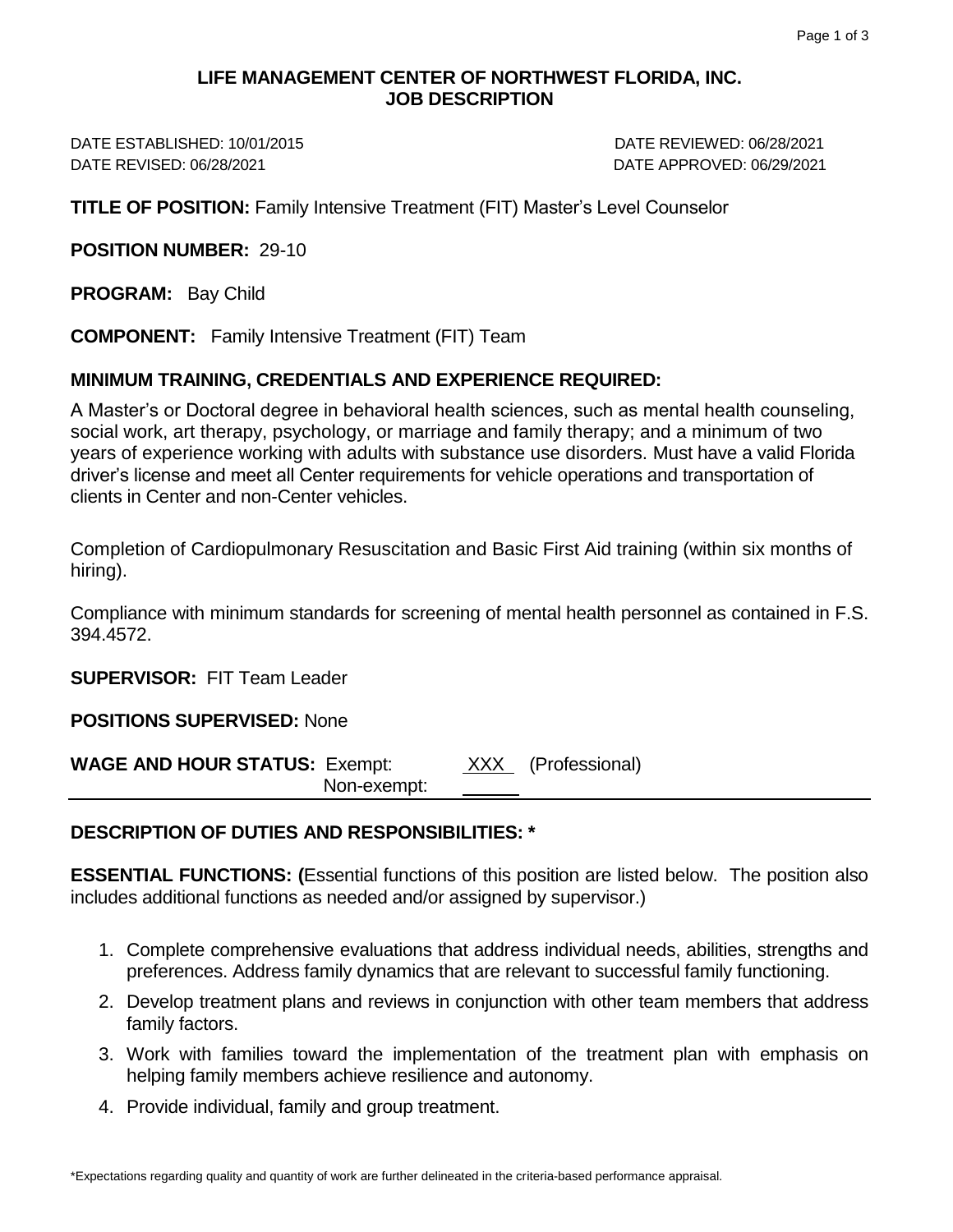- 5. Participate in staffing and consultations in settings in which the family functions such as schools, work and recreational environments, staffing regarding child welfare issues.
- 6. Assist families with establishing a natural support system that provides ongoing support during and post program participation.
- 7. With other team members, provide support and education to family members to help them become knowledgeable about substance use and mental illness, collaborate in the treatment process, and assist in their family member's progress.
- 8. Regularly attend organizational staff meetings to assess client status and progress, to coordinate treatment activities, and to develop treatment solutions to problems other staff is having.
- 9. Participate in staff training regarding skill development basic to the treatment of families involved in the Child Welfare system, and persons with substance use disorders and/ or co-occurring mental health difficulties.
- 10.Perform client related documentation in accordance with Center policies and procedures, component specific guidelines and contract provisions, as applicable.
- 11.Refer for client services as indicated.

# **OTHER ESSENTIAL FUNCTIONS:**

- 1. Travel required between clinics and other sites including homes, schools and community locations where clients are served.
- 2. Maintain after hours' availability as required by the needs of the clients and as directed by the Team Leader.

## *Physical & Other Requirements:*

| Activity                                                      |                     | Expectation          |                     |
|---------------------------------------------------------------|---------------------|----------------------|---------------------|
| Standing                                                      | $\Box$ Minimal      | $\boxtimes$ Moderate | $\Box$ Frequent     |
| Sitting                                                       | $\Box$ Minimal      | $\boxtimes$ Moderate | Frequent<br>$\perp$ |
| Driving vehicles                                              | $\Box$ Minimal      | $\boxtimes$ Moderate | $\Box$ Frequent     |
| Lifting and/or Carrying                                       | $\boxtimes$ Minimal | $\Box$ Moderate      | $\Box$ Frequent     |
| Bending and/or Stooping                                       | $\Box$ Minimal      | $\boxtimes$ Moderate | Frequent<br>$\perp$ |
| <b>Climbing Stairs and/or Ladders</b>                         | $\boxtimes$ Minimal | $\Box$ Moderate      | $\Box$ Frequent     |
| Walking or Moving (between offices, other facilities, etc.)   | $\Box$ Minimal      | $\boxtimes$ Moderate | Frequent<br>$\perp$ |
| Other (lift above waist/reaching etc., please explain)<br>N/A | $\sqcap$ Minimal    | $\Box$ Moderate      | $\Box$ Frequent     |

Speaking:  $\boxtimes$  Yes  $\Box$  No

\*Expectations regarding quality and quantity of work are further delineated in the criteria-based performance appraisal.